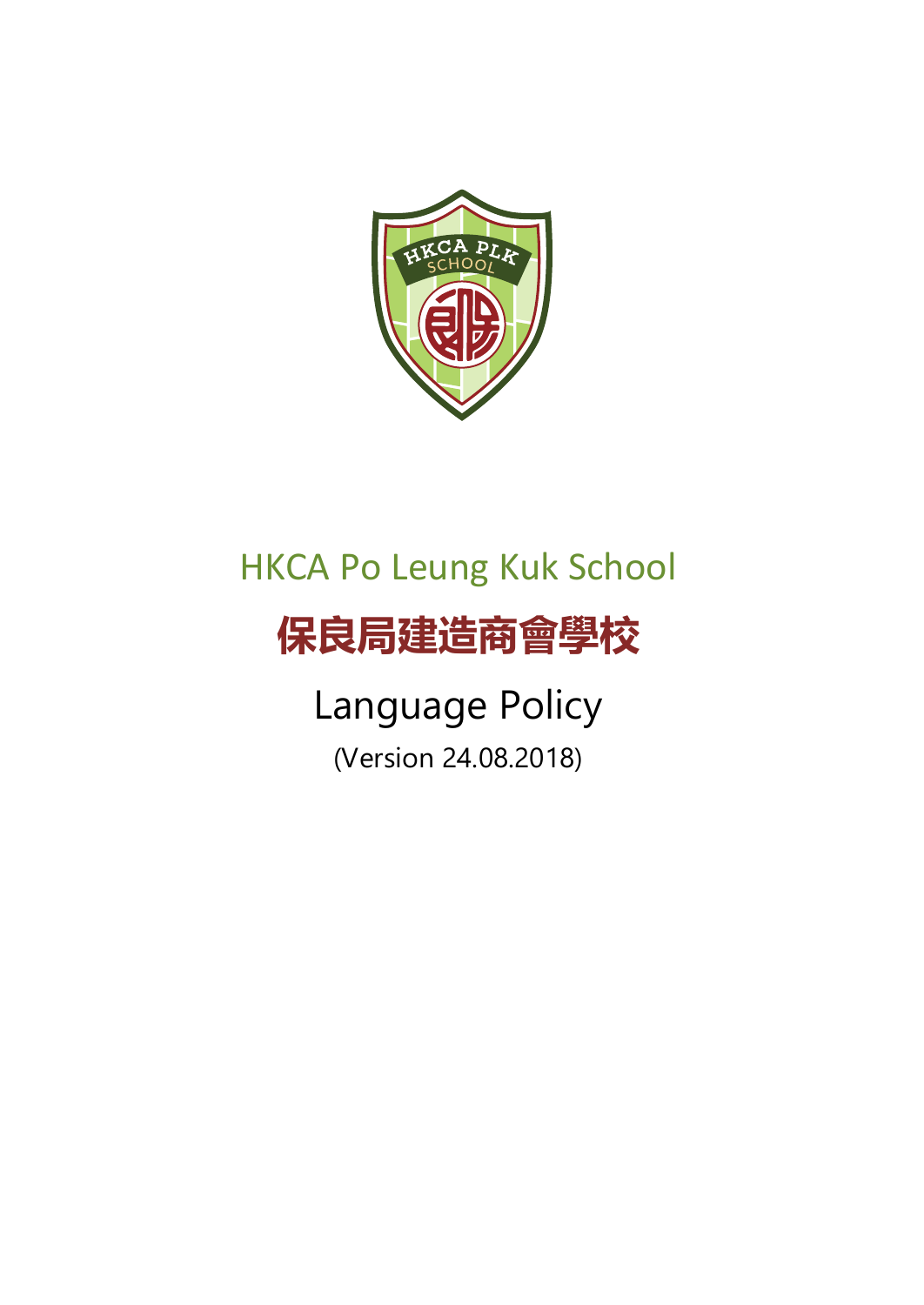# LANGUAGE POLICY



# **Table of Contents**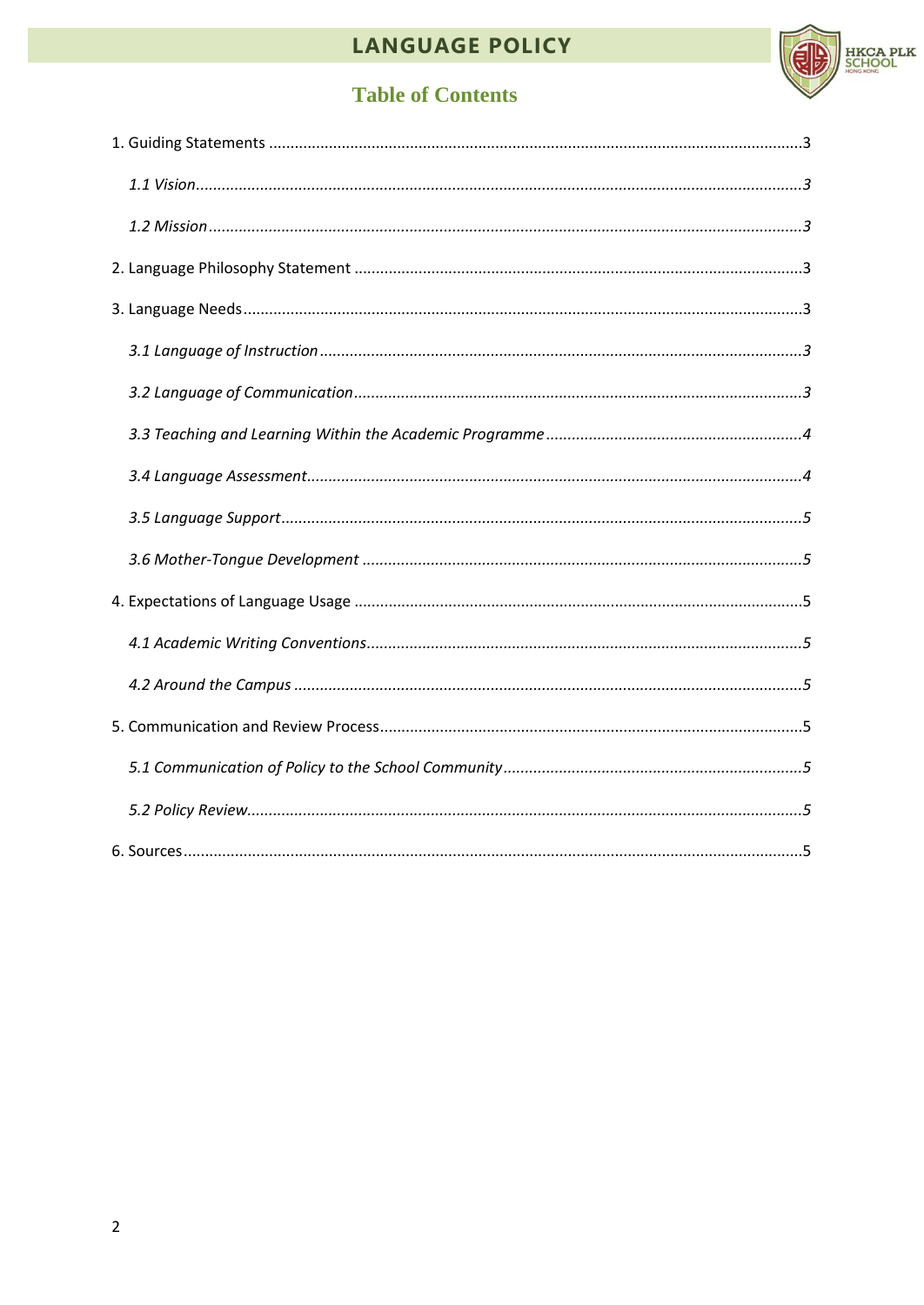# <span id="page-2-0"></span>**1. Guiding Statements**



## <span id="page-2-1"></span>**1.1 Vision**

Our students will become creative, critical thinkers who are internationally minded lifelong learners

## <span id="page-2-2"></span>**1.2 Mission**

We will:

- Provide a transdisciplinary, challenging learning environment in a happy, safe and caring school
- Develop our students' confidence and desire to inquire, in order to expand their knowledge, skills and understanding
- Nurture individual interests, strengths and abilities
- Foster an inclusive language atmosphere where English, Chinese and other mother-tongue languages are valued and respected

# <span id="page-2-3"></span>**2. Language Philosophy Statement**

We believe that every teacher at HKCA Po Leung Kuk School (the School) is a teacher of language and that every member of the learning community plays a significant role in language development. Language is a medium of inquiry and plays an essential role in the School. Language is the major connecting element across the curriculum. It is necessary to learn language, study language and learn through the use of language.

The primary language of instruction at the School is English. In our school community, a command of English is the key to accessing information and communicating. We recognize that English is not the first language of many of our students and that they come to us with a range of different language levels. Therefore, in order for all students to be successful academically, all teachers are committed to the growth and development of the students' English language skills. We believe that language learning is a three-way partnership between the School, parents and students.

We believe in the importance and value of the host country's culture and languages. Access to Chinese allows the students to appreciate their cultural surroundings and participate more fully in the local community.

We also believe the development of mother tongue language is crucial for cognitive development and in maintaining cultural identity. We recognize it is essential to have a strong foundation in one's first language, as it facilitates the acquisition of other languages.

# <span id="page-2-4"></span>**3. Language Needs**

## <span id="page-2-5"></span>**3.1 Language of Instruction**

The language of instruction throughout the School is English, the only exception to this being Chinese classes. Teachers, as role models of good language practice, are expected to conduct their lessons in the target language of the class. For those students who are not proficient in English, the primary aim of language instruction must be to achieve an academic working level in English. All students are expected to use English to the best of their language ability. We do not have an Englishonly policy for students at the School. Where it will deepen the conceptual understanding of their learning, students may use their mother tongue. However, language should not be used to intentionally exclude others.

## <span id="page-2-6"></span>**3.2 Language of Communication**

## **Community Translation**

All official school documents are produced in English. Those relevant to the School are made available electronically to facilitate the use of translation software, thus allowing documents to be read in other languages.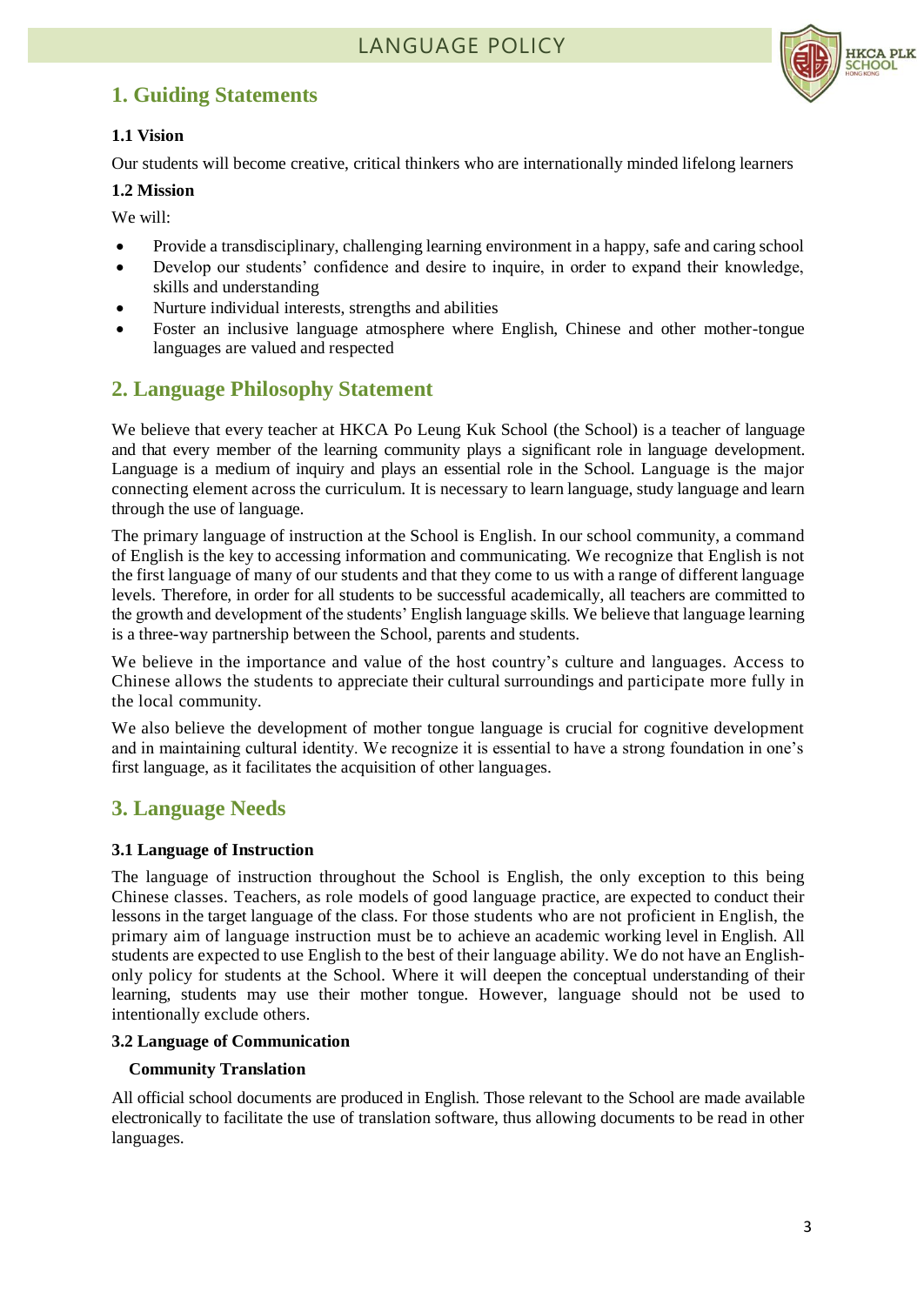# **LANGUAGE POLICY**



#### <span id="page-3-0"></span>**3.3 Teaching and Learning Within the Academic Programme**

The International Baccalaureate's (IB) Language Scope and Sequence documents guide the School curriculum in order to promote inquiry-based language learning. The language programme strongly relates to the programme of inquiry. However, teachers also identify, plan and teach areas of language that are outside the programme of inquiry. All students are required to learn at least two languages; English and Chinese. Learning to communicate in a variety of ways is fundamental to their development of intercultural understanding and crucial to their identity affirmation.

### **3.3.1 English**

#### **Oral Language: Listening and Speaking**

Oral language is an integral part of the learning programme. Each day, students are encouraged to use English in the classroom through aural and oral learning engagements in order to develop, consolidate, and extend their listening and speaking abilities.

#### **Written Language: Reading and Writing**

Reading: Teachers use a range of strategies that create regular opportunities for them to read to and with students (shared and guided texts), and have students read independently. They also incorporate the five components of reading (Phonics, Phonemic Awareness, Fluency, Comprehension, and Vocabulary).

Writing: The School identifies specific text types to be introduced at each year level. As students progress through the years, their understanding of these will be deepened and consolidated. Referring to the 6+1 Traits of Writing (Ideas, Organisation, Voice, Word Choice, Sentence Fluency, Conventions and Presentation), teachers regularly model writing to students (shared and guided writing), and provide opportunities for students to write independently. The teacher guides handwriting practices to ensure clear letter formation and a functional, legible, handwriting style.

#### **Visual Language: Viewing and Presenting**

We identify the processes involved in interpreting, using and constructing visuals and multi-media in a variety of situations, for a range of purposes and audiences. This allows students to understand the ways in which images and language interact to convey ideas, values and beliefs.

#### **3.3.2 Chinese (Mandarin)**

There are Pathways 1 & 2 in Grade 1, and Pathways 1, 2 & 3 from Grade 2 to Grade 5, all taught in Mandarin using traditional characters. Chinese teachers make pathway placement recommendations to the Principal based on their on-going student assessments.

*Pathway 1:* This introductory programme is designed to provide students with a basic understanding of the language and culture. This pathway focuses mostly on listening, oral language and culture, incorporating reading and writing at a developmentally and linguistically appropriate level.

*Pathway 2:* This programme is designed to provide students with a deeper understanding of the language and culture. It is a balanced programme of listening, oral language, reading, writing and culture.

*Pathway 3:* This is a high-level programme focused more on reading, writing and culture than on listening and oral language. It is most suitable for those assessed as being at a level at which they are able to manage this programme's high linguistic and academic requirements.

#### <span id="page-3-1"></span>**3.4 Language Assessment**

This section should be read in conjunction with the School "Assessment Policy".

Language is assessed according to IB guidelines in the areas of oral, visual and written communication. Assessments are given to determine literacy levels and skills, with reference to IB Language Scope and Sequence documents.

## **3.4.1 Entry Assessment**

This section should be read in conjunction with the School "Admissions Policy and Procedures".

Prospective families are required to indicate their child's language ability and language background on the School application form. All prospective students take an English assessment and, when